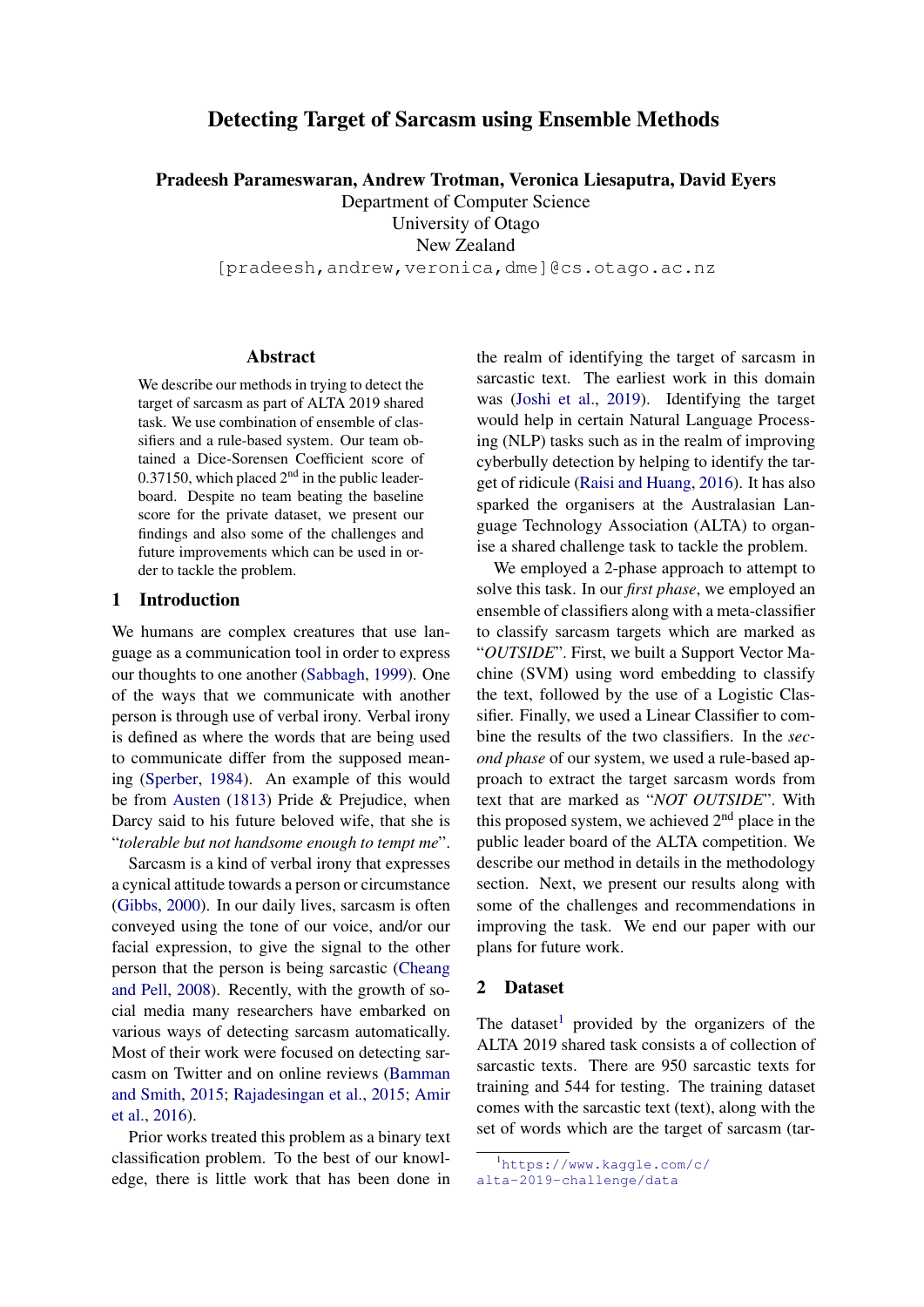<span id="page-1-0"></span>

| <b>Features</b>               | Values |
|-------------------------------|--------|
| Number of Outsides            | 332    |
| Number of Inside              | 618    |
| Average Sentence Length       | 25.3   |
| Average Sarcasm Target Length | 3.1    |
| Number of Subreddits          | 123    |

Table 1: Distribution and Pattern of Training Data

<span id="page-1-1"></span>

Figure 1: System Architecture

get). If the target of sarcasm is not in the text, it is marked as "*OUTSIDE*". Our task was to predict the target of the sarcasm.

We decided to analyse the training data further to understand the distribution and the pattern of the dataset. Table [1](#page-1-0) describes the pattern. We observed that several instances of ("*NOT OUT-SIDE*") have 14–19 sarcasm targets (which is half of the sentences) and other times they only have one sarcasm target. We found there to be no correlation between the sentence length and the number of sarcasm targets.

#### 3 Methodology

We employed a 2-phase approach to tackle this problem. In the first phase, we used a series of classifiers, followed by a rule-based system in the second phase. In this section, we describe our method in detail, along with the steps that we performed. The complete system architecture is shown in Figure [1.](#page-1-1) We have also made our sys-tem's source code publicly available on GitHub.<sup>[2](#page-1-2)</sup>

<span id="page-1-2"></span><sup>2</sup>[https://github.com/prasys/](https://github.com/prasys/sarcasm-detection) [sarcasm-detection](https://github.com/prasys/sarcasm-detection)

#### 3.1 Class Imbalance

We observed that the ratio of "*OUTSIDE*" to "*NOT OUTSIDE*" in our training data set is not balanced. In order to improve our classifier's performance, we used SMOTE [\(Dal Pozzolo et al.,](#page-5-10) [2002\)](#page-5-10) to balance our dataset. SMOTE achieves this by artificially over-sampling the dataset. This has been demonstrated to improve the performance of classifiers when the dataset is small [\(Lu](#page-5-11)[engo et al.,](#page-5-11) [2011\)](#page-5-11).

#### 3.2 Word Embedding

We used pre-trained model of Universal Sentence Encoding (USE) [\(Cer et al.,](#page-5-12) [2018\)](#page-5-12) to convert the text into a high-dimensional vector representation. USE is known to work well on noisy social media data. We experimented with stemming in our data to increase its accuracy, however it negatively impacted our results.

### 3.3 Contextual Features

We observed that our dataset was obtained from [Khodak et al.](#page-5-13)  $(2019)$ 's Reddit<sup>[3](#page-1-3)</sup> Corpus where there were both sarcastic and non-sarcastic texts present, but there was no information about the target of sarcasm. We were inspired by [Wallace](#page-6-0) [et al.](#page-6-0) [\(2014\)](#page-6-0)'s work that humans require context when it comes to understanding sarcasm. In their work, when annotators were asked to classify sarcastic comments, on average 30% of the comments required annotators to ask for additional context such as the previous comment before they were able to decide. We hypothesized that we can improve our classifier's performance by adding additional context extracted from [Khodak et al.](#page-5-13) [\(2019\)](#page-5-13)'s corpus to our original dataset.

We converted each Subreddit label found in [Khodak et al.](#page-5-13) [\(2019\)](#page-5-13)'s dataset into categorical data values using one-hot encoding. For categories that were not present in both training and testing data, we grouped them together into a category known as "Others". We have also extracted the number of likes and dislikes on each post. They are continuous features, we used Z-Score normalization to improve our classifier's performance [\(Jayalak](#page-5-14)[shmi and Santhakumaran,](#page-5-14) [2011\)](#page-5-14)

$$
x' = \frac{x_1 - \mu_1}{\sigma_1} \tag{1}
$$

<span id="page-1-3"></span> $^3$ Reddit <http://www.reddit.com> is a social news aggregation and discussion website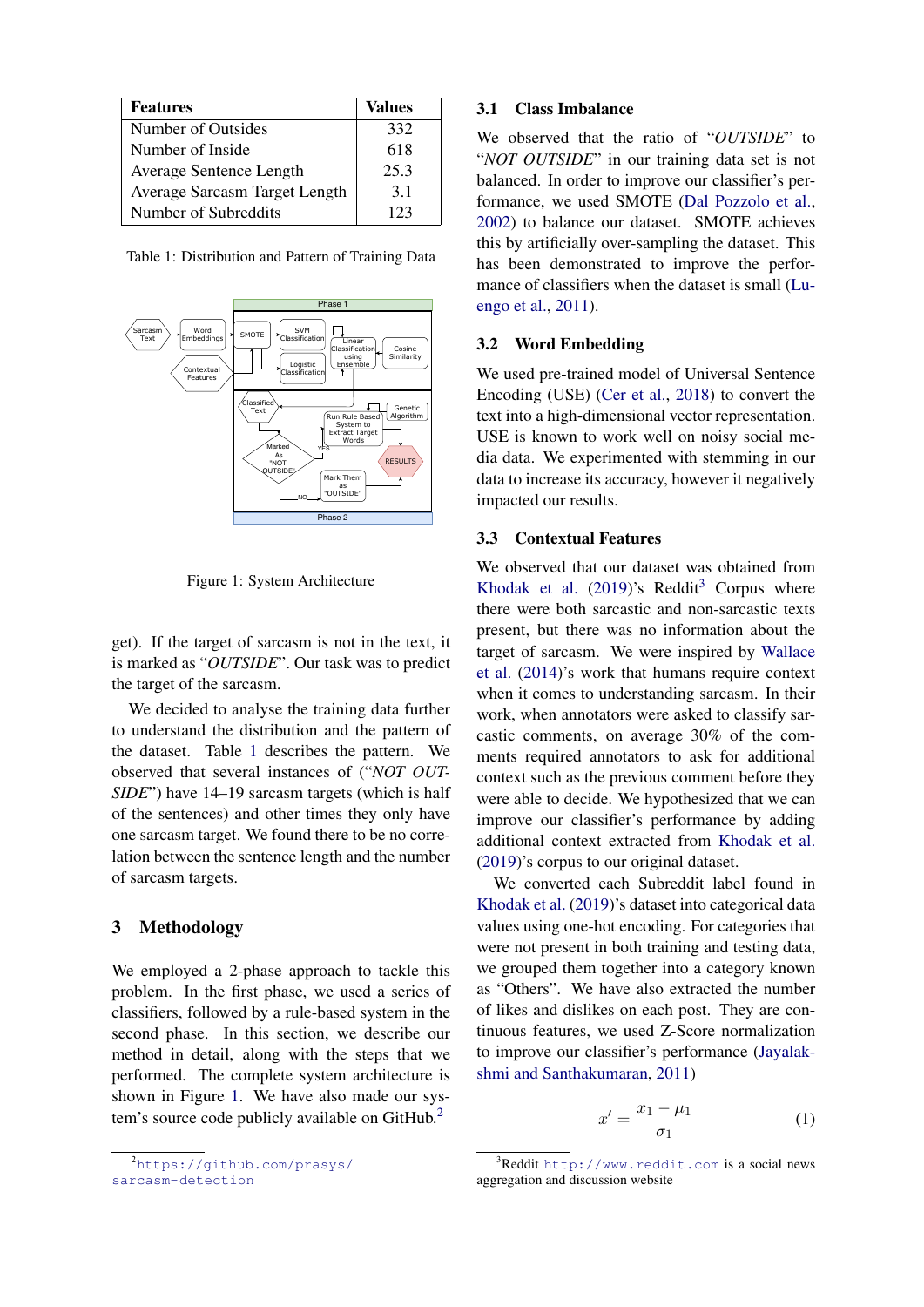<span id="page-2-0"></span>

Figure 2: Recall Score against Threshold for SVM Classifier

where  $x_1$  is the value of the feature,  $\mu_1$  is the mean value of the feature in training data and  $\sigma_1$  is the standard deviation for the feature in the training data.

### 3.4 Phase 1

In our first phase, we used a Support Vector Machine (SVM) with word embedding from USE as its input for our SVM Classifier. SVM has been known to perform very well on high dimensional input vectors [\(Goudjil et al.,](#page-5-15) [2018\)](#page-5-15). We experimented with other classifiers such as Logistic Regression and Random Forest but it did not yield good results. For our SVM Classifier, we set the classification's threshold value to be 0.425 and above in order for the text to be classified as "*OUT-SIDE*". This was done to minimize the false positives. Figure [2](#page-2-0) shows the various thresholds and the accuracy score regarding true positive (TP) and false positives (FP).

The additional data features that we have extracted from [Khodak et al.](#page-5-13) [\(2019\)](#page-5-13)'s corpus are used as input vectors for our logistic classifier. Just like our SVM Classifier, we fine-tuned our logistic classifier's threshold value to be 0.40 and above for a text to be classified as "*OUTSIDE*". Figure [3](#page-2-1) shows the performance of the classifier. The values for both of the classifiers were obtained by performing 3-fold cross-validation.

We introduced cosine similarity to further strengthen the meta-classifier's performance. It is calculated by using the word embedding we obtained earlier. If we obtain a similarity score of 0.70 or higher, we assign a score of 1 otherwise a

<span id="page-2-1"></span>

Figure 3: Recall Score against Threshold for Logistic Classifier

<span id="page-2-2"></span>

| <b>Rules</b>   | <b>Rule No</b>                           |
|----------------|------------------------------------------|
| R1             | Pronouns & pronominal adjectives         |
| R <sub>2</sub> | Named entities                           |
| R3             | Object of a positive sentiment verb      |
| R <sub>4</sub> | Phrase on negative side of verb          |
| R <sub>5</sub> | Gerund & infinitive verb phrases         |
| R <sub>6</sub> | Nouns after positive sentiment adjective |
| R7             | Subject of interrogative sentences       |
| R8             | Subjects of comparisons (similes)        |
| R9             | Demonstrative adjective-noun pairs       |

Table 2: Definition of the Rules for the Rule-based Component within the Proposed System

score of 0.

Finally for our meta classifier, we used a Linear Classification (Džeroski and Ženko, [2004\)](#page-5-16).

We used the probability scores from both of the classifiers and cosine similarity as input vectors into the classifier. We did not fine-tune the linear classifier and used the default value of 0.5 and above to classify text as "*OUTSIDE*".

#### 3.5 Phase 2

In our second phase, we used the rule-based system to extract the target of sarcasm from the texts. The rules that we used are described in Table [2,](#page-2-2) and adopted from [\(Joshi et al.,](#page-5-8) [2019\)](#page-5-8). We imple-mented the rules using NLTK Toolkit.<sup>[4](#page-2-3)</sup>

We applied some minor adjustments to R1 and R2 that increased the performance 4.49% and 39.68% respectively, over the original rules, as described below.

For R1, we included the subject of each pronoun. For example in the training set one of the

<span id="page-2-3"></span><sup>4</sup><https://www.nltk.org/>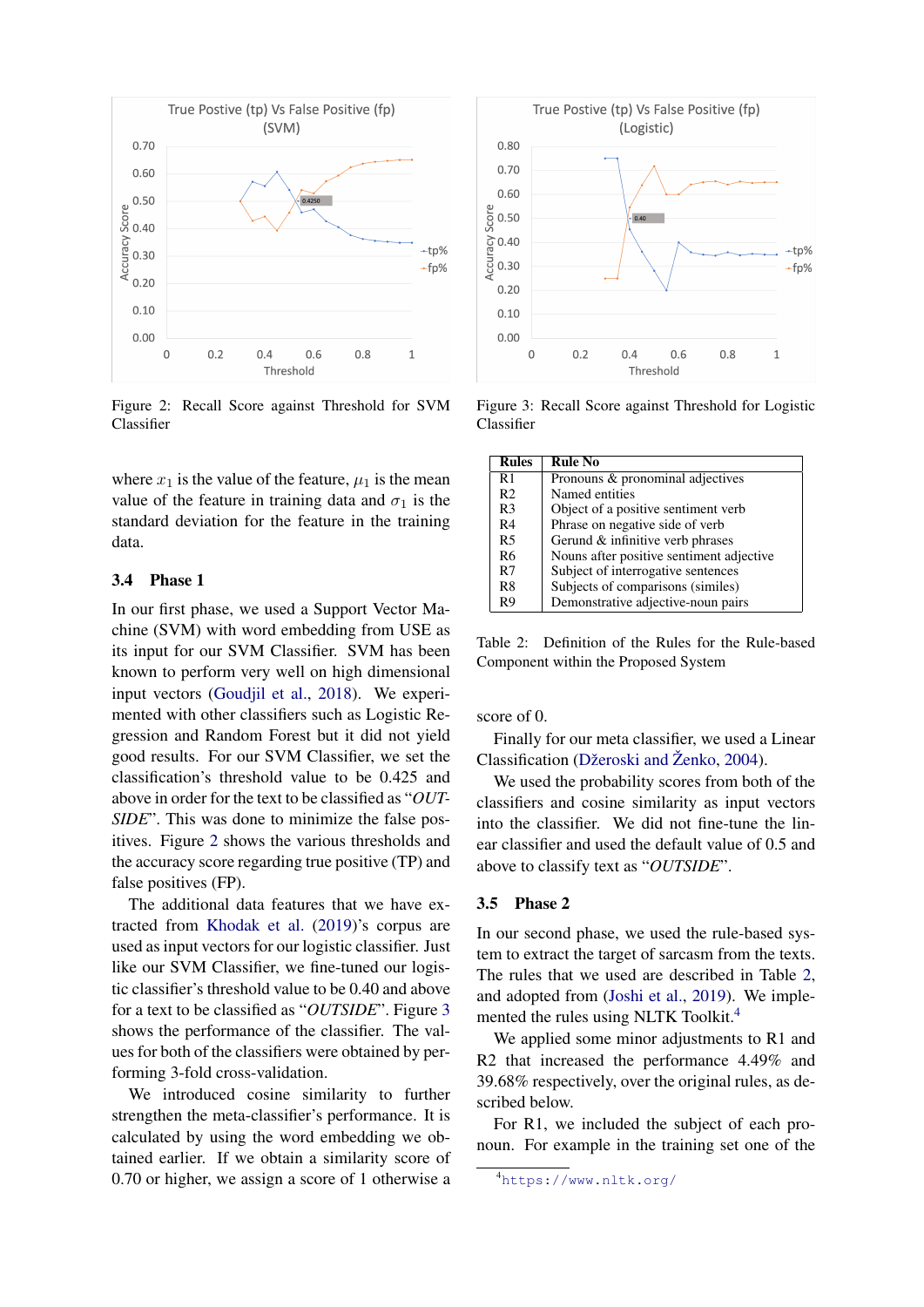<span id="page-3-1"></span>

| <b>Rules</b>                      | <b>DSC Score</b> |
|-----------------------------------|------------------|
| R1 (Without Subject)              | 0.2696           |
| R1 (With Subject)                 | 0.2817           |
| R <sub>2</sub> (Without Truecase) | 0.0814           |
| R <sub>2</sub> (With Truecase)    | 0.1137           |
| R3                                | 0.0266           |
| R4                                | 0.0800           |
| R5                                | 0.1094           |
| R6                                | 0.0598           |
| R7                                | 0.0766           |
| R8                                | 0.0105           |
| R9                                | 0.0196           |

Table 3: Performance of Rules Score

target of sarcasm was identified as "*you,op*".[5](#page-3-0) The original rule set would only identify "*you*".

As for R2, in order to get the Named Entities (NE) recognized, we used Truecasing [\(Lita et al.,](#page-5-17) [2003\)](#page-5-17). This helped to correct the case of our noisy data which further improved NE recognition. Lowering all the cases does not work as it presents a problem in distinguishing named entities from nouns. For example, the word "*apple*" may be interpreted as the fruit and not the company. However due to time constrains, we did not take a look at other rules in-depth but intend to do so as future work.

In order to determine how effective each rule was, we ran the rules one by one over the training data after excluding all the text which were marked as "*OUTSIDE*". We used Dice-Sorensen Coefficient (DSC) in order to measure the performance.

<span id="page-3-3"></span>
$$
D(A,B) = 2 \times \frac{A \cap B}{|A| + |B|} \tag{2}
$$

where A are predicted words and B are actual words.

Table [3](#page-3-1) shows the individual performance for each rule. In order to determine which rules were likely to give us the high scores, we implemented a genetic algorithm to obtain weights for each of the rules. We ran our genetic algorithm across 500 generations with 80% probability of mutation. Figure [4](#page-3-2) shows the performance of our genetic algorithm. The algorithm assigned a good weighting scores for R1, R2, R3, and R5 respectively. For the other rules, negative weighting scores were given.

#### 4 Results

We investigated the results and the behavior of the system by submitting our runs to the competition.

<span id="page-3-4"></span>

| <b>System</b>          | Public       | <b>Private</b> |
|------------------------|--------------|----------------|
|                        | <b>Score</b> | <b>Score</b>   |
| Baseline (OUTSIDE)     | 0.36764      | 0.34926        |
| Baseline (Pronoun)     | 0.20933      | 0.22539        |
| SVM (Stemming) + Rules | 0.30203      | 0.26553        |
| $SVM + Rules$          | 0.35983      | 0.30777        |
| Logistic + Rules       | 0.11397      | 0.12867        |
| Ensemble + Rules       | 0.36889      | 0.30027        |
| Ensemble + Tuned Rules | 0.37150      | 0.29134        |

Table 4: System Evaluation

Kaggle is used as the platform for submission of runs. In Kaggle, the training data provided to us by ALTA organizers is split into public (public leaderboard) and private (private leaderboard). The private portion serves as a validation portion in order for the organizers to determine the effectiveness of the system. The scores are evaluated by using DSC Score (Equation [2\)](#page-3-3). We summarise and present our results in Table [4.](#page-3-4)

### 4.1 Discussion

The objective set by the organizers at ALTA was to beat the two baselines provided by them. The first baseline always predicted "*OUTSIDE*". The second one always predicted the pronouns from the text as the target for the "*NOT OUTSIDE*" text. Our system beat both baselines for the public leaderboard, but we did not manage to beat the baseline for private score. In fact, no teams beat the scores in the private baseline. Prior to proposing our final system, we have built and evaluated various different systems which included just using one classifier which is either SVM or Logistic Regression and the rule-based system. Then we used the ensemble of classifiers. We believe that our ensemble classifiers performed poorly on the

<span id="page-3-2"></span>

Figure 4: Performance of genetic algorithm across 500 generations

<span id="page-3-0"></span><sup>5</sup>OP is an abbreviation for Original Poster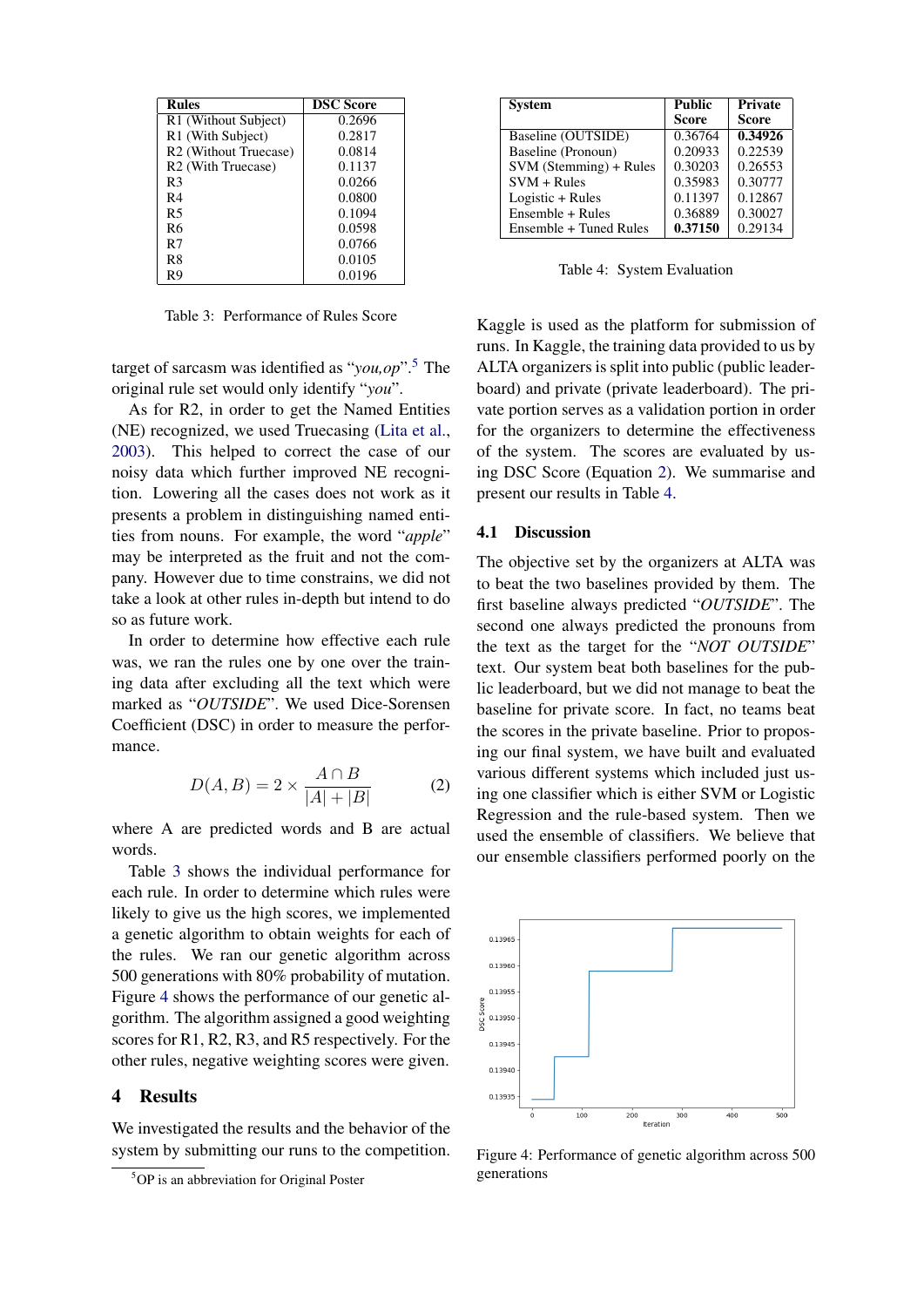<span id="page-4-2"></span>

| <b>Predicted Words</b>      | <b>DSC Score</b> |
|-----------------------------|------------------|
| we die out                  | 0.5454           |
| Entire Sentence             | 0.4705           |
| sun gonna destroy us we die | 0.2828           |
| sun die                     | 0.2000           |

Table 5: DSC Scores

private score as it might have been biased to the public data. On the other hand, just using the additional features alone to classify yielded poor results as our system could not identify "*OUTSIDE*" accurately.

This prompted us to look deeper into the problem and offering several ways on how it can be addressed. We discuss this in subsection [4.2](#page-4-0) and [4.3.](#page-4-1)

# <span id="page-4-0"></span>4.2 Evaluation Metric

Based on equation [2,](#page-3-3) we can deduce that the score for predicting "*OUTSIDE*" would be easier to obtain compared to predicting the target of sarcasm words correctly which may be trickier. In order to demonstrate our point, let us look at the following two examples which we took from training data. The target of sarcasm given by the judges are highlighted in bold

"*Oh man and while we are at it we can make it so when the boss dies you can hand pick the piece of gear you want!*." ("*OUTSIDE*")

"*The sun is gonna destroy us in a few billion years anyways, so why does it matter if we die out in the next few centuries?*."

In the first example the target of sarcasm is outside. DSC score would yield a perfect score of 1 if it predicted properly. In the second example, it is very hard to get a perfect DSC of 1. In Table [5,](#page-4-2) we show how the score varies depending on the number of words predicted correctly, and length of the predicted words. We can clearly see that it is very challenging to get a very high score even when we can predict all of the relevant targets.

One way of addressing the performance of the system is to use accuracy score as an additional metric to determine the effectiveness of the system. This would also help to gauge the capacity of the systems identifying true positives (TP) and true negatives (TN).

## <span id="page-4-1"></span>4.3 Human Perspective & Relevance **Judgement**

In their works, [\(Joshi et al.,](#page-5-18) [2016\)](#page-5-18) have highlighted some of the difficulties that annotators face in identifying sarcasm and irony. From our failureanalysis, we have determined that humans' annotations can be inconsistent. We show two of the examples from the training dataset, with the target of sarcasm annotated by the judges in bold.

"*OP is just some white knight who always comes to the aid of the female, if you knew her you'd know how much of a whore she is.*."

"\$*10 OP wants to do something crazy with trading cards and is just trying to get you all to sell them to him on the cheap*"

In the first example, we can clearly make the association that "*you*" from the first example refers to "*OP*" but only "*OP*" is identified as the target of sarcasm. However, in the second example, both the words "*OP,him*" are identified as the target of sarcasm by the judges. This shows to us that even in sentences which are constructed in a similar manner, the way judges identify the target of sarcasm differs from one person to another.

In order to address this gap, we propose that additional assessments should be conducted. For example, in the Text Retrieval Conference (TREC), participants submit their assessments and let the human annotators decide if the documents retrieved by the search engines were relevant to the given queries [\(Hawking et al.,](#page-5-19) [1999\)](#page-5-19). We believe that adopting this approach for this task instead of the current approach would help to address the shortcomings of relying entirely on human annotators.

# 5 Conclusion and Future Work

We presented an approach to identify the target of sarcasm. We competed in the ALTA 2019 Competition under the team name of "*orangutan*". Our best-performing system used an ensemble of classifiers. Despite achieving a score of 0.37150 and beating the baselines in the public portion within Kaggle, we did not manage to beat the baseline in the private dataset.

We believe that there is still much work to be done in this domain. As part of future work we are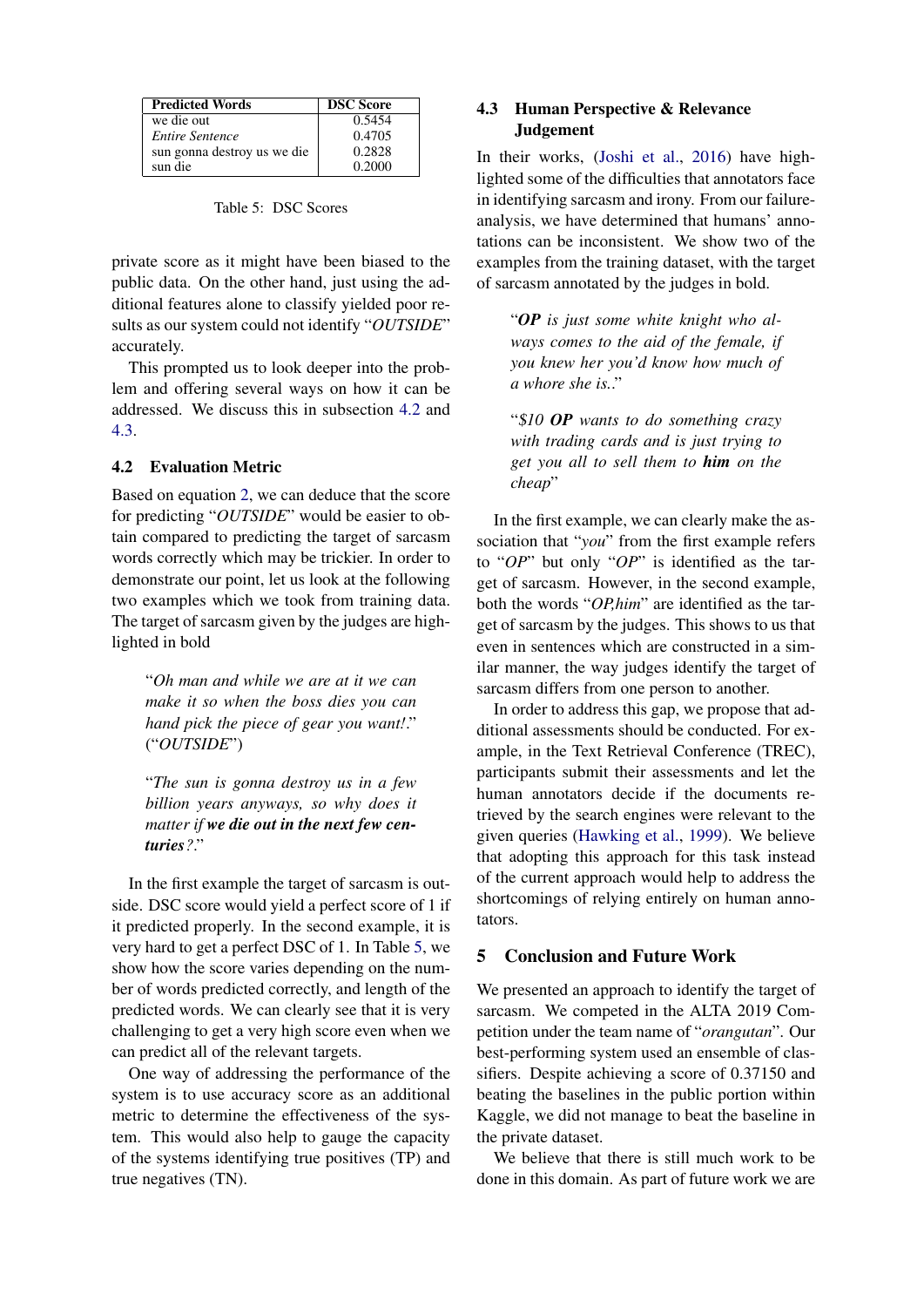planning to tackle this problem in several ways, including:

- Improving our classifier;
- Further improving the rule-based system; and
- Experimenting with deep learning models.

### Acknowledgments

Many thanks to Kat Lilly, Dr.Diego Moll-Aliod for their time in proofreading this paper. We would also like to thank the ALTA organizers for their support.

### References

- <span id="page-5-7"></span>Silvio Amir, Byron C. Wallace, Hao Lyu, Paula Carvalho, and Mario J. Silva. 2016. [Modelling Con](https://doi.org/10.18653/v1/k16-1017)[text with User Embeddings for Sarcasm Detection in](https://doi.org/10.18653/v1/k16-1017) [Social Media.](https://doi.org/10.18653/v1/k16-1017) In *Proceedings of the 20th SIGNLL Conference on Computational Natural Language Learning (CoNLL)*, pages 167–177.
- <span id="page-5-2"></span>Jane Austen. 1813. *Pride and Prejudice*. Routledge/Thoemmes, London.
- <span id="page-5-5"></span>David Bamman and Noah A. Smith. 2015. Contextualized sarcasm detection on twitter. *Proceedings of the 9th International Conference on Web and Social Media, ICWSM 2015*, pages 574–577.
- <span id="page-5-12"></span>Daniel Cer, Yinfei Yang, Sheng-yi Kong, Nan Hua, Nicole Limtiaco, Rhomni St. John, Noah Constant, Mario Guajardo-Cespedes, Steve Yuan, Chris Tar, Yun-Hsuan Sung, Brian Strope, and Ray Kurzweil. 2018. [Universal Sentence Encoder.](http://arxiv.org/abs/1803.11175) *Empirical Methods in Natural Language Processing*.
- <span id="page-5-4"></span>Henry S. Cheang and Marc D. Pell. 2008. [The sound of](https://doi.org/10.1016/j.specom.2007.11.003) [sarcasm.](https://doi.org/10.1016/j.specom.2007.11.003) *Speech Communication*, 50(5):366–381.
- <span id="page-5-10"></span>A. Dal Pozzolo, O. Caelen, and G. Bontempi. 2002. [Comparison of balancing techniques for unbalanced](https://doi.org/10.1613/jair.953) [datasets.](https://doi.org/10.1613/jair.953) *Journal of Artificial Intelligence Research 16*, 16(1):732–735.
- <span id="page-5-16"></span>Saso Džeroski and Bernard Ženko. 2004. [Is combining](https://doi.org/10.1023/B:MACH.0000015881.36452.6e) [classifiers with stacking better than selecting the best](https://doi.org/10.1023/B:MACH.0000015881.36452.6e) [one?](https://doi.org/10.1023/B:MACH.0000015881.36452.6e) *Machine Learning*, 54(3):255–273.
- <span id="page-5-3"></span>Raymond W Gibbs. 2000. [Metaphor and Symbol](https://doi.org/10.1080/10926488.2000.9678862) [Irony in Talk Among Friends Irony in Talk Among](https://doi.org/10.1080/10926488.2000.9678862) [Friends.](https://doi.org/10.1080/10926488.2000.9678862) *Metaphor and Symbol*, 15(2):1–2.
- <span id="page-5-15"></span>Mohamed Goudjil, Mouloud Koudil, Mouldi Bedda, and Noureddine Ghoggali. 2018. [A Novel Active](https://doi.org/10.1007/s11633-015-0912-z) [Learning Method Using SVM for Text Classifica](https://doi.org/10.1007/s11633-015-0912-z)[tion.](https://doi.org/10.1007/s11633-015-0912-z) *International Journal of Automation and Computing*, 15(3):290–298.
- <span id="page-5-19"></span>David Hawking, Nick Craswell, and Paul Thistlewaite. 1999. Overview of TREC-7 Very Large Collection Track. In *NIST Special Publication 500-242: The Seventh Text REtrieval Conference (TREC 7)*, pages 1–13.
- <span id="page-5-14"></span>T. Jayalakshmi and A. Santhakumaran. 2011. [Statisti](https://doi.org/10.7763/ijcte.2011.v3.288)[cal Normalization and Back Propagationfor Classi](https://doi.org/10.7763/ijcte.2011.v3.288)[fication.](https://doi.org/10.7763/ijcte.2011.v3.288) *International Journal of Computer Theory and Engineering*, 3(1):89–93.
- <span id="page-5-8"></span>Aditya Joshi, Pranav Goel, Pushpak Bhattacharyya, and Mark J. Carman. 2019. Sarcasm target identification: Dataset and an introductory approach. *LREC 2018 - 11th International Conference on Language Resources and Evaluation*, (2008):2676– 2683.
- <span id="page-5-18"></span>Aditya Joshi, Vaibhav Tripathi, Pushpak Bhattacharyya, Mark Carman, Meghna Singh, Jaya Saraswati, and Rajita Shukla. 2016. [How Challeng](https://www.aclweb.org/anthology/U16-1013)[ing is Sarcasm versus Irony Classification?: A Study](https://www.aclweb.org/anthology/U16-1013) [With a Dataset from](https://www.aclweb.org/anthology/U16-1013) {E}nglish Literature. In *Proceedings of the Australasian Language Technology Association Workshop 2016*, pages 123–127.
- <span id="page-5-13"></span>Mikhail Khodak, Nikunj Saunshi, and Kiran Vodrahalli. 2019. A large self-annotated corpus for sarcasm. *LREC 2018 - 11th International Conference on Language Resources and Evaluation*, pages 641– 646.
- <span id="page-5-17"></span>Lucian Vlad Lita, I B M T J Watson, and I B M T J Watson. 2003. tRuEcasIng. In *Proceedings of the 41st Annual Meeting on Association for Computational Linguistics - Volume 1*, pages 152–159.
- <span id="page-5-11"></span>Julián Luengo, Alberto Fernández, Salvador García, and Francisco Herrera. 2011. [Addressing data](https://doi.org/10.1007/s00500-010-0625-8) [complexity for imbalanced data sets: Analysis of](https://doi.org/10.1007/s00500-010-0625-8) [SMOTE-based oversampling and evolutionary un](https://doi.org/10.1007/s00500-010-0625-8)[dersampling.](https://doi.org/10.1007/s00500-010-0625-8) *Soft Computing*, 15(10):1909–1936.
- <span id="page-5-9"></span>Elaheh Raisi and Bert Huang. 2016. [Cyberbullying](http://arxiv.org/abs/1606.08084) [Identification Using Participant-Vocabulary Consis](http://arxiv.org/abs/1606.08084)[tency.](http://arxiv.org/abs/1606.08084) In *ICML Workshop on #Data4Good: Machine Learning in Social Good Applications*, pages 46–50, New York.
- <span id="page-5-6"></span>Ashwin Rajadesingan, Reza Zafarani, and Huan Liu. 2015. [Sarcasm Detection on Twitter.](https://doi.org/10.1145/2684822.2685316) In *WSDM '15: Proceedings of the Eight ACM International Conference on Web Search and Data Mining*, pages 97–106.
- <span id="page-5-0"></span>Mark A. Sabbagh. 1999. [Communicative intentions](https://doi.org/10.1006/brln.1999.2139) [and language: Evidence from right-hemisphere](https://doi.org/10.1006/brln.1999.2139) [damage and autism.](https://doi.org/10.1006/brln.1999.2139) *Brain and Language*, 70(1):29– 69.
- <span id="page-5-1"></span>Dan Sperber. 1984. [Verbal irony: Pretense or echoic](https://doi.org/10.1037/0096-3445.113.1.130) [mention?](https://doi.org/10.1037/0096-3445.113.1.130) *Journal of Experimental Psychology: General*, 113(1):130–136.